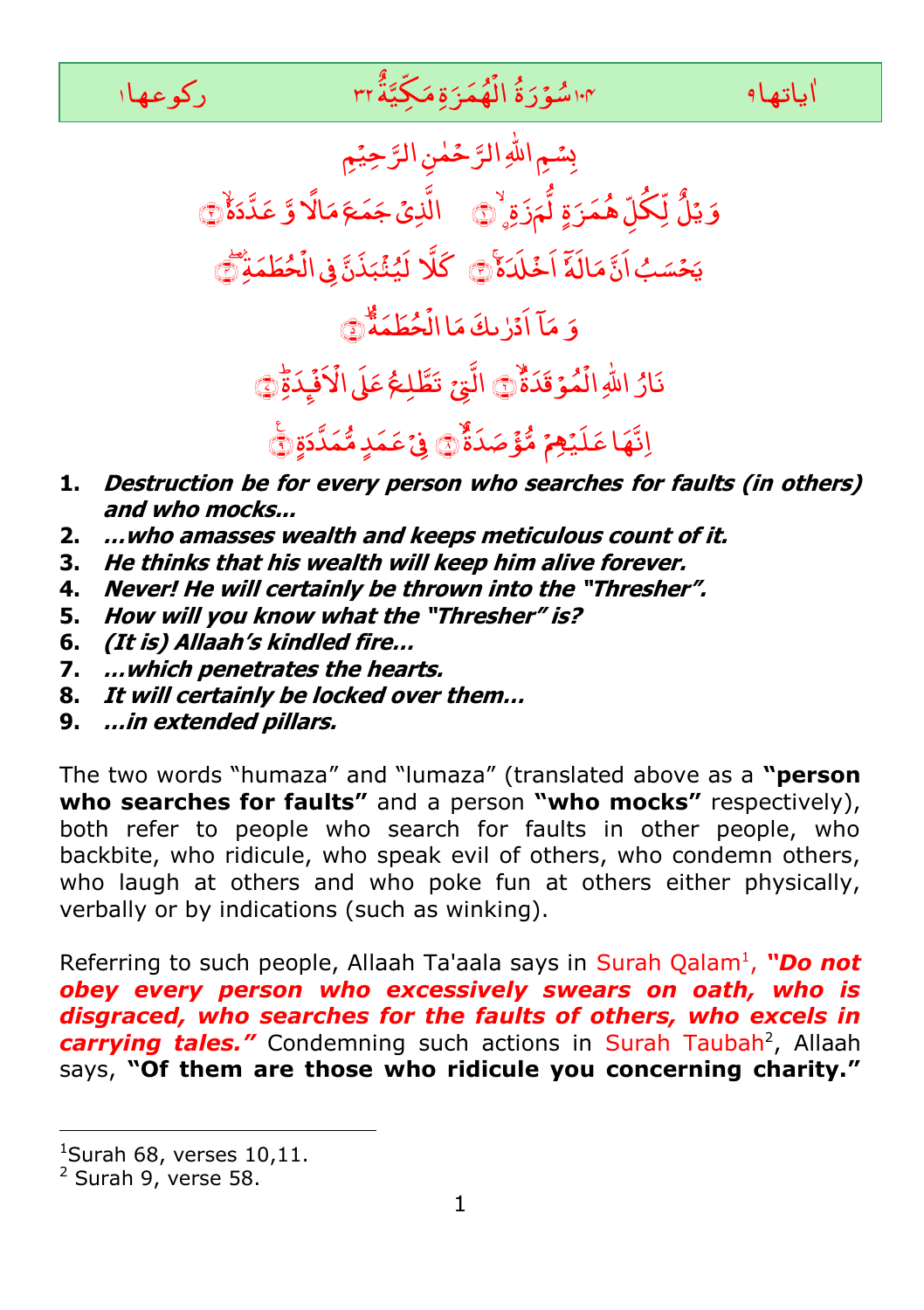Allaah emphatically states in Surah Hujuraat<sup>3</sup>, "**Never find faults with yourselves."** [Refer to the Tafseer of Allaama Qurtubi (A.R) Vol. 10 Pgs. 181-184]

Hadhrat Abdullaah bin Abbaas (R.A) has mentioned that the above verses refer to Akhnas bin Shareek, who used to mock people. Hadhrat Ibn Jurayj (A.R) states that the verses refer to Waleed bin Mughiera who used to speak ill of Rasulullaah (sallallaahu-alayhi-wa-sallam) in his presence and in his absence. A group of commentators are of the opinion that the verses refer to Ubay bin Khalaf while others mention that they refer to a person called Jameel bin Aamir. Nevertheless, the verses clearly state that any person who engages in such evil deeds will be destroyed. People who attach no value to their salvation waste their lives searching for faults in others so that they may publicise these.

Hadhrat Hudhayfa (R.A) narrates that Rasulullaah (sallallaahu-alayhiwa-sallam) said, *"One who carries tales shall not enter Jannah."* ["Mishkaat" Pg. 411]

Hadhrat Abdur Rahmaan bin Ghanam (R.A) as well as Hadhrat Asma bint Yazeed (R.A) narrate that Rasulullaah (sallallaahu-alayhi-wasallam) said, *"The best servants of Allaah are those who remind you of Allaah when you see them. The worst servants of Allaah are those who carry tales, who cast enmity between friends and who desire that harm should come to those who stay away from evil."* ["Mishkaat" Pg. 415]

Once, while speaking to Rasulullaah (sallallaahu-alayhi-wa-sallam), Hadhrat Aa'isha (R.A) alluded towards the shortness of Hadhrat Safiyya (R.A) [who was also one of Rasulullaah (sallallaahu-alayhi-wa-sallam)'s wives]. Rasulullaah (sallallaahu-alayhi-wa-sallam) then told Hadhrat Aa'isha (R.A) that she had spoken a word which is so evil that it could contaminate the oceans. ["Mishkaat" Pg. 414]

Hadhrat *Abdullaah bin Umar* (R.A) narrates that Rasulullaah (sallallaahu-alayhi-wa-sallam) said, *"That person cannot be a Mu'min who mocks, who curses, who is vulgar and who carries out indecent acts."* ["Mishkaat" Pg. 413]

The discussion concerning the abomination of backbiting has been given in the commentary of verse 12 of Surah Hujuraat (Surah 49).

1

 $3$ Surah 49, verse 11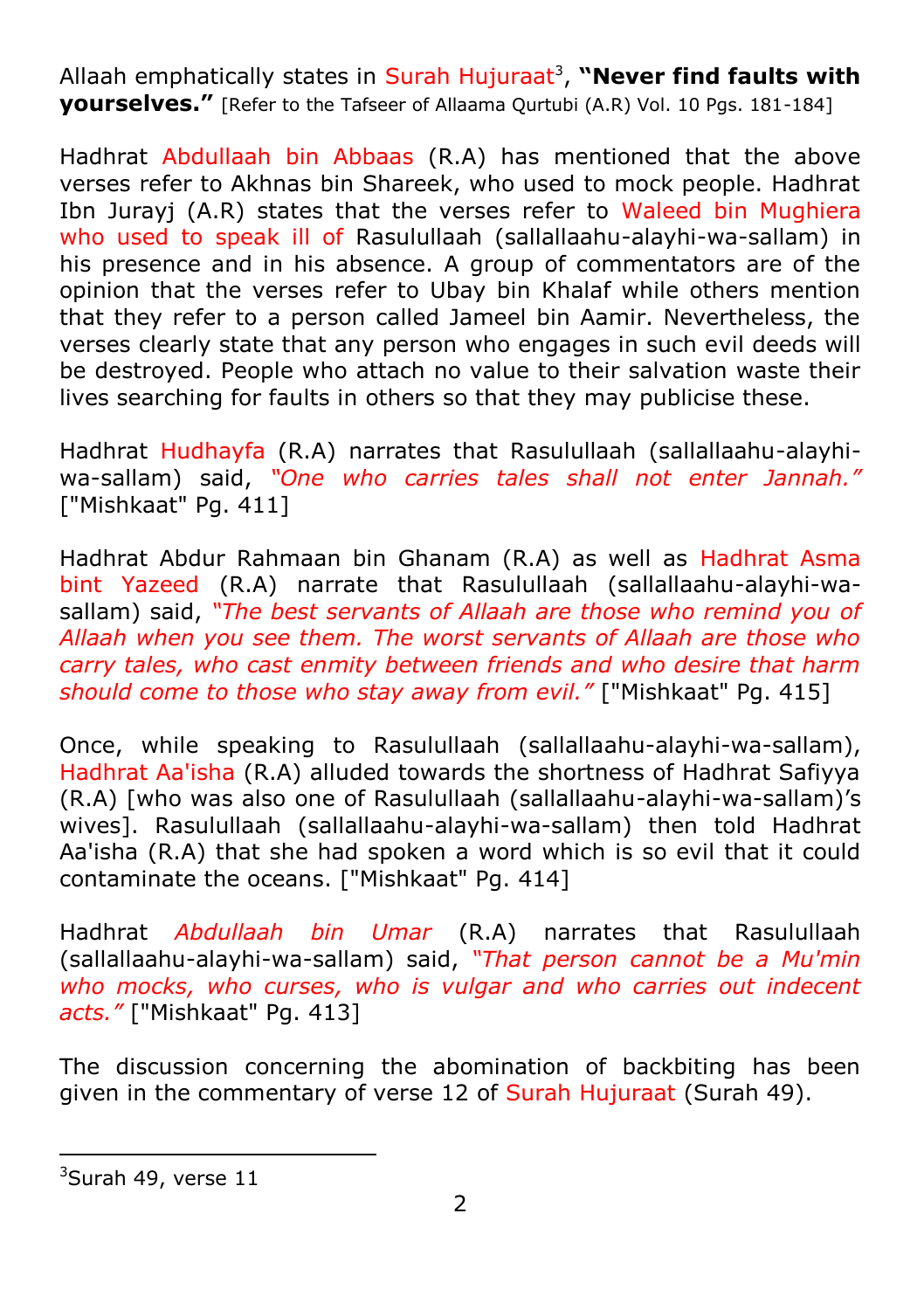Recounting another evil practice of the person who searches for the faults of others, Allaah Ta'aala says that he also **"amasses wealth**  and keeps meticulous count of it." This trait betrays the person's extreme love for material wealth. When a person is besotted with material wealth, he has no regard for Halaal and Haraam when earning. He will leave no stone unturned to make money even though he has to usurp the wealth of another person or forsake his Faraa'idh and Waajibaat in the process. In addition to this, such a person regards material wealth as everything. Although he knows that he will have to die, he behaves as if his wealth will be of use to him forever. Referring to this behaviour, Allaah Ta'aala says,

#### َاٗہ ا  $\overline{a}$ اُنَّ مَ .<br>مَسَبُ **ّ** یَ*حۡسَبُ اَنَّ مَالَهٗٓ اَخۡلَدَہٗ* ْ اَخْلَدَهُ ١

## **"He thinks that his wealth will keep him alive forever."**

Allaah Ta'aala emphatically negates this false notion when He says,

َّ َ **"Never!"** 

Neither will the person live forever in this world nor will his wealth remain forever. Mentioning the plight of such a person, Allaah says,

كَلَا لَيُثْبَذَنَّ فِى الْحُطَمَةِ .<br>• بَذَنَّ فِی الْا لَیُثَبَذَنَّ فِی الۡحُطۡمَةِ ۖ َ و .<br>ب مَا آدْرٰىكَ مَا الْحُطَمَةَ ْ اَدَرْيَكَ مَا الْحُطَمَةُ ﴾ ر<br>مُوۡ قَدَۃٌ ْ نَارُ اللَّهِ الْمُؤَقَدَةُ ۞ ْ

### الَّتِیۡ تَطَّلِحُ عَلَى الۡاَفۡبِدَۃِّ ْ :<br>فر تَطَّلِعُ عَلَى الآفَبِدَةِ ۞

**"He will certainly be thrown into the "Thresher". How will you know what the "Thresher" is? (It is) Allaah"s kindled fire which penetrates the hearts."** The fire of Jahannam is so intense that it will not only burn the bodies of people but it will reach their hearts. Although this is sufficient to kill a person in this world, the people of Jahannam will not die.

Allaah says in Surah Nisaa<sup>4</sup>, "Whenever their skins melt away, We *shall exchange them for fresh skins so that they may taste the torment.***"** 

1

 $4$  Surah 4, verse 56.